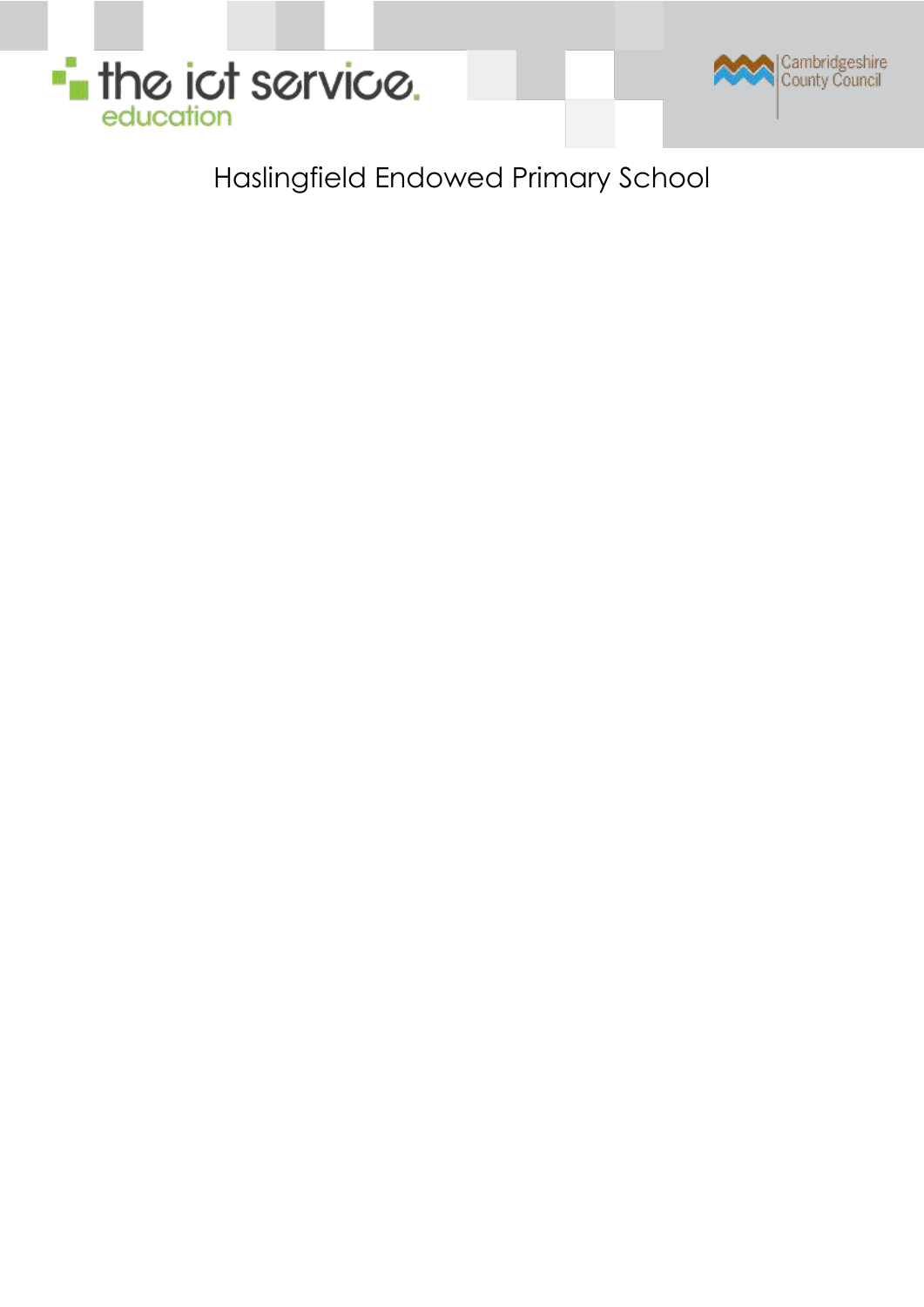



# E-safety Policy

# **Contents**

- The background to this policy
- Rationale
- The e-safety curriculum
- Continued Professional Development
- Monitoring, and preventing e-safety incidents
- Responding to e-safety incidents
- Appendices (including AUPs)

# **Background to this policy:**

The purpose of this policy is to describe the safeguarding measures in place for adults and children in school in relation to e-safety, including:

- The policies and practice embedded in our school and followed by the who school community
- The infrastructure and how it is set up to keep pupils safe online, including monitoring, and preventing and responding to e-safety incidents
- A progressive, age appropriate e-safety curriculum for all pupils

E-safety in schools is primarily a safeguarding and not a computing / technology one. Therefore this policy should be viewed alongside other Safeguarding policies and approaches including, but not limited to

- [Professional boundaries in relation to your personal internet use and social networking online](http://www.cambridgeshire.gov.uk/lscb/)  [advice to staff \(LSCB\)](http://www.cambridgeshire.gov.uk/lscb/)
- Safeguarding and Child Protection
- Personal Social and Health Education (PSHE)
- Safer Working Practices
- Data Protection Policy
- Anti-Bullying Policy
- School Complaints Procedure
- [Cambridgeshire Progression in Computing Capability Materials](http://www.ccc-computing.org.uk/)
- Whistle Blowing Policy

This policy must be read alongside the staff and pupil Acceptable Use Policies. These AUPs outline the expectations and sanctions which apply to staff and pupil use of technology.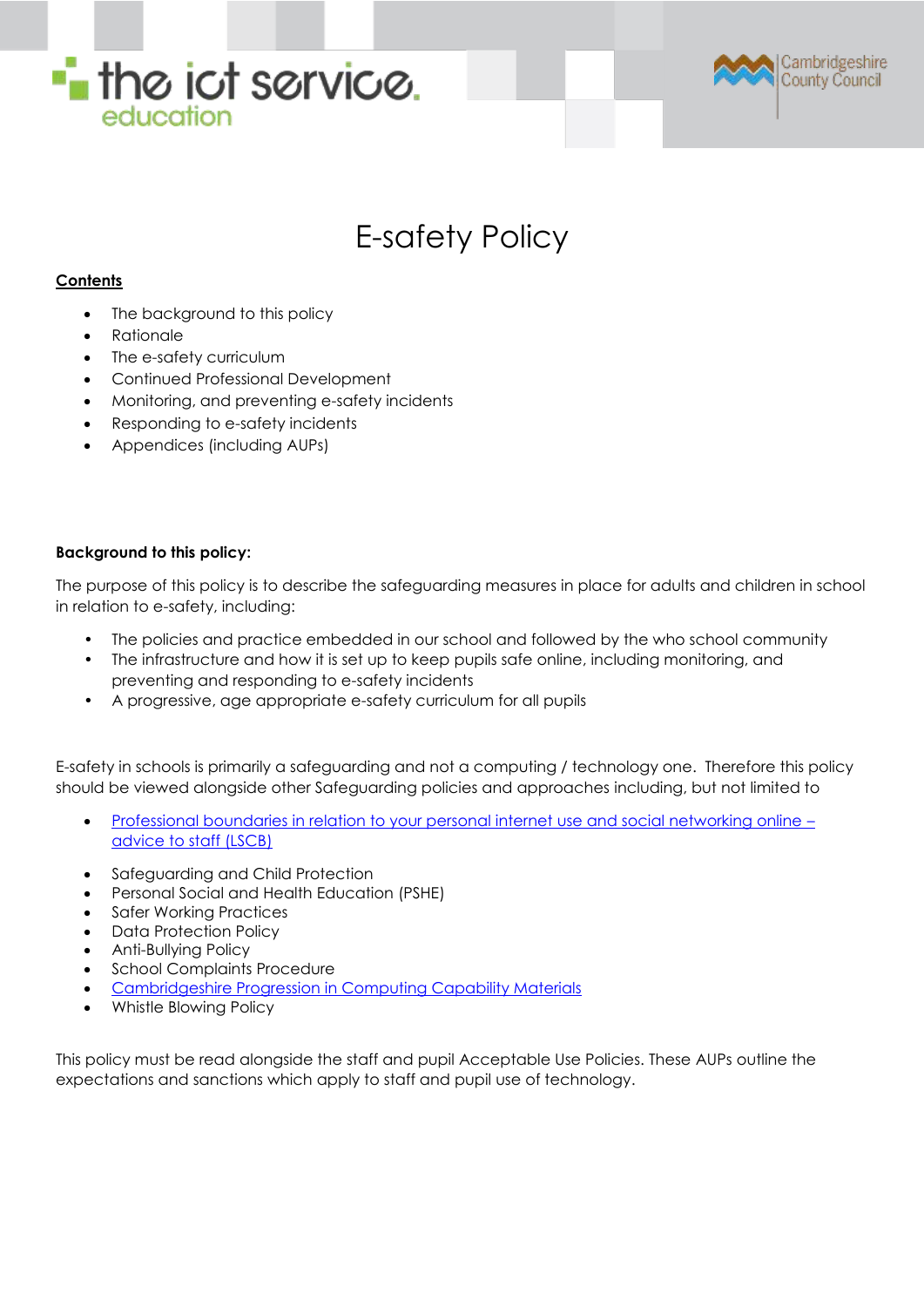



## **Rationale:**

 At Haslingfield Primary School we believe that the use of technology in schools brings great benefits. To live, learn and work successfully in an increasingly complex and information-rich society, our children must be able to use technology effectively.

The use of these exciting and innovative technology tools in school and at home has been shown to support learning and promote pupil achievement. Yet at the same time, we recognise that the use of these new technologies can put young people at risk within and outside the school.

The risks they may face can broadly be categorised into the '3 C's' **Contact**, **Content** and **Conduct** (Livingston and Haddon) and may include

- Access to harmful, illegal or otherwise unsuitable content including gaming, gambling sites, sexually explicit material and websites with extremist ideologies and images
- Unauthorised access to / loss of / sharing of personal information
- The risk of being subject to grooming by those with whom they make contact on the internet.
- The sharing / distribution of personal images without an individual's consent or knowledge
- Inappropriate communication / contact with others
- Cyber-bullying
- An inability to evaluate the quality, accuracy and relevance of information on the internet
- Plagiarism and copyright infringement
- Illegal downloading of music or video files
- The potential for excessive use which may impact on the social and emotional development and learning of the young person.

While children and young people need support to keep them safe online, the risks associated with the use of technology are not restricted to just them. E-Safety issues can also affect adults who work or are associated with the school and this will be referenced in more detail later in this policy.

Technologies regularly used by pupils and staff include:

Staff:

- Staff laptops and also desktops in the office and ICT Suite including staff level internet access, server access and access to MIS systems.
- Some staff have access to MIS systems from home via a secure logon and keyfob. Staff laptops can also be used at home in accordance with the staff AUP.
- Curriculum iPads for preparing and delivering pupil activities
- Class cameras and other peripherals such as visualisers and Interactive Whiteboards

#### Pupils:

- Curriculum iPads and Laptops including filtered access to the Internet and pupil level access to areas of the school network
- Cameras and peripherals including programming resources

Where the school changes the use of existing technology or introduces new technologies which may pose risks to pupils' safety, a risk assessment will be completed to show how the risk is being mitigated and reduced to an acceptable level.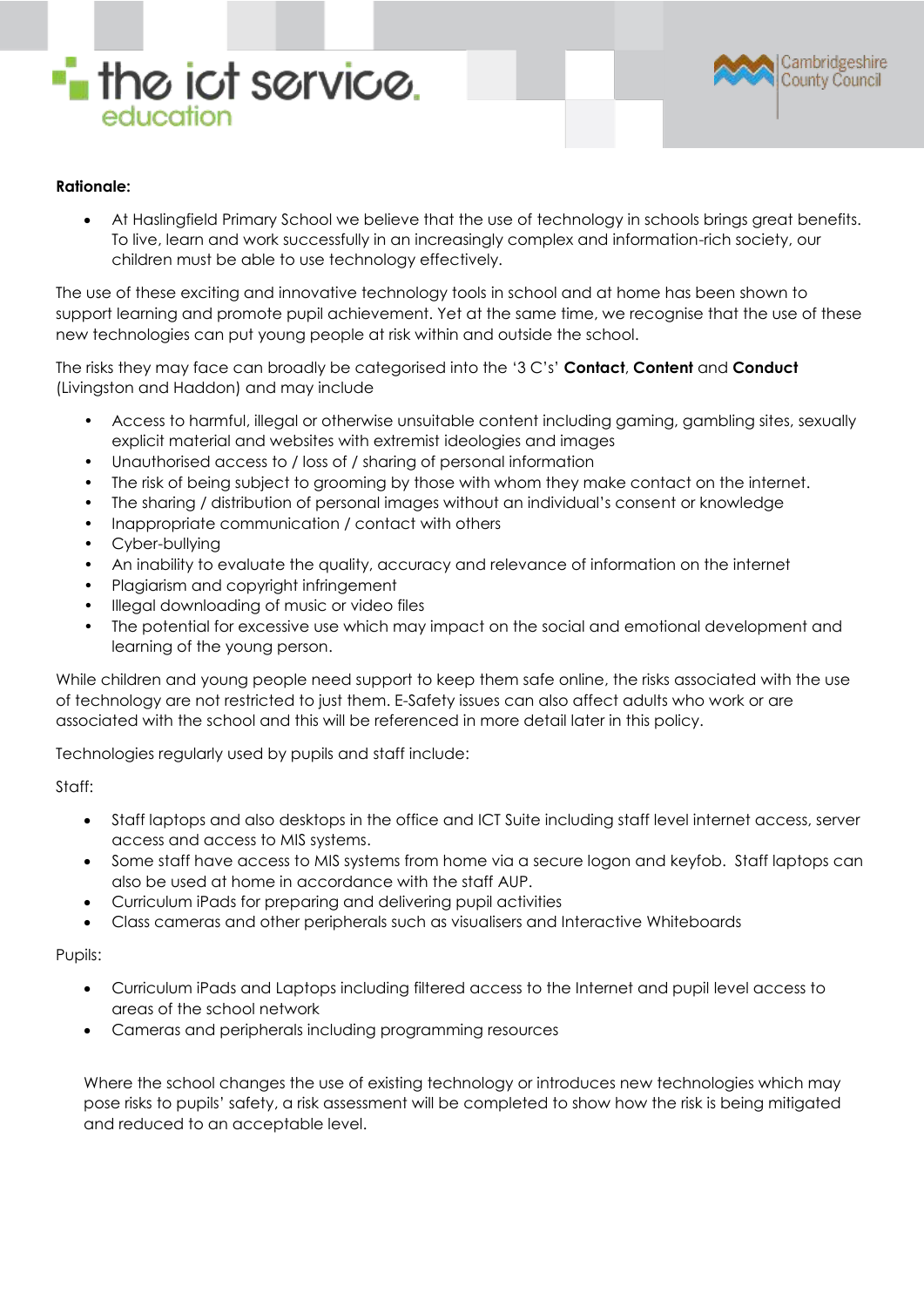



#### **The e-safety curriculum:**

When using online technologies, it is essential that children understand how to behave in a safe and responsible manner and also how to react when faced with inappropriate content or situations which make them feel uncomfortable. The need for a progressive, age appropriate e-safety curriculum is clearly documented in the National Curriculum for Computing which states that:

- **At KS1:** use technology safely and respectfully, keeping personal information private; identify where to go for help and support when they have concerns about content or contact on the internet or other online technologies.
- **At KS2:** use technology safely, respectfully and responsibly; recognise acceptable/unacceptable behaviour; identify a range of ways to report concerns about content and contact.

At Haslingfield Primary School we believe that a comprehensive programme of e-safety education is vital for developing our pupils' ability to use technologies safely. We believe that just as children learn how to swim by going to a swimming pool so they will learn safe life-long online behaviours by accessing and using a range of online services including the World Wide Web.

This is achieved using a combination of:

- Discrete and embedded activities drawn from a selection of appropriate materials and is linked to our online learning platform, Starz+.
- Our programme for e-safety education is evidenced in teachers' planning either as discrete or embedded activities.
- Key e-safety messages are delivered and reinforced through cross curricular opportunities such as emailing, researching, blogging and communicating in discussion forums.

#### **Continued Professional Development:**

- Staff at Haslingfield Primary School receive up-to-date information and training on e-Safety issues in the form of staff meetings and updates from Computing Subject Leader, as well as training from external providers where appropriate.
- New staff receive information on the school's acceptable use policy as part of their induction, including advice on Protecting their Professional Reputation Online.
- All staff have been made aware of individual responsibilities relating to the safeguarding of children within the context of e-Safety and know what to do in the event of misuse of technology by any member of the school community.

#### **School website:**

Schools are required to publish certain information online – which in practice means you must have a school website. You are not however required to develop a website policy but sometimes the boundaries of responsibility for setting up, maintaining and ownership of the content are blurred and this can lead to difficulty.

The main purpose of our school website is to provide information. Our school website will not only tell the world that our school exists, but it will provide information our pupils and parents, promote the school to prospective ones and publish the statutory information required by the Department for Education.

In conjunction with a range of online services, a school website can be used to showcase examples of pupils' work - in words, pictures, sound or movie clips - and can share resources for teaching and learning both within the school and with colleagues elsewhere.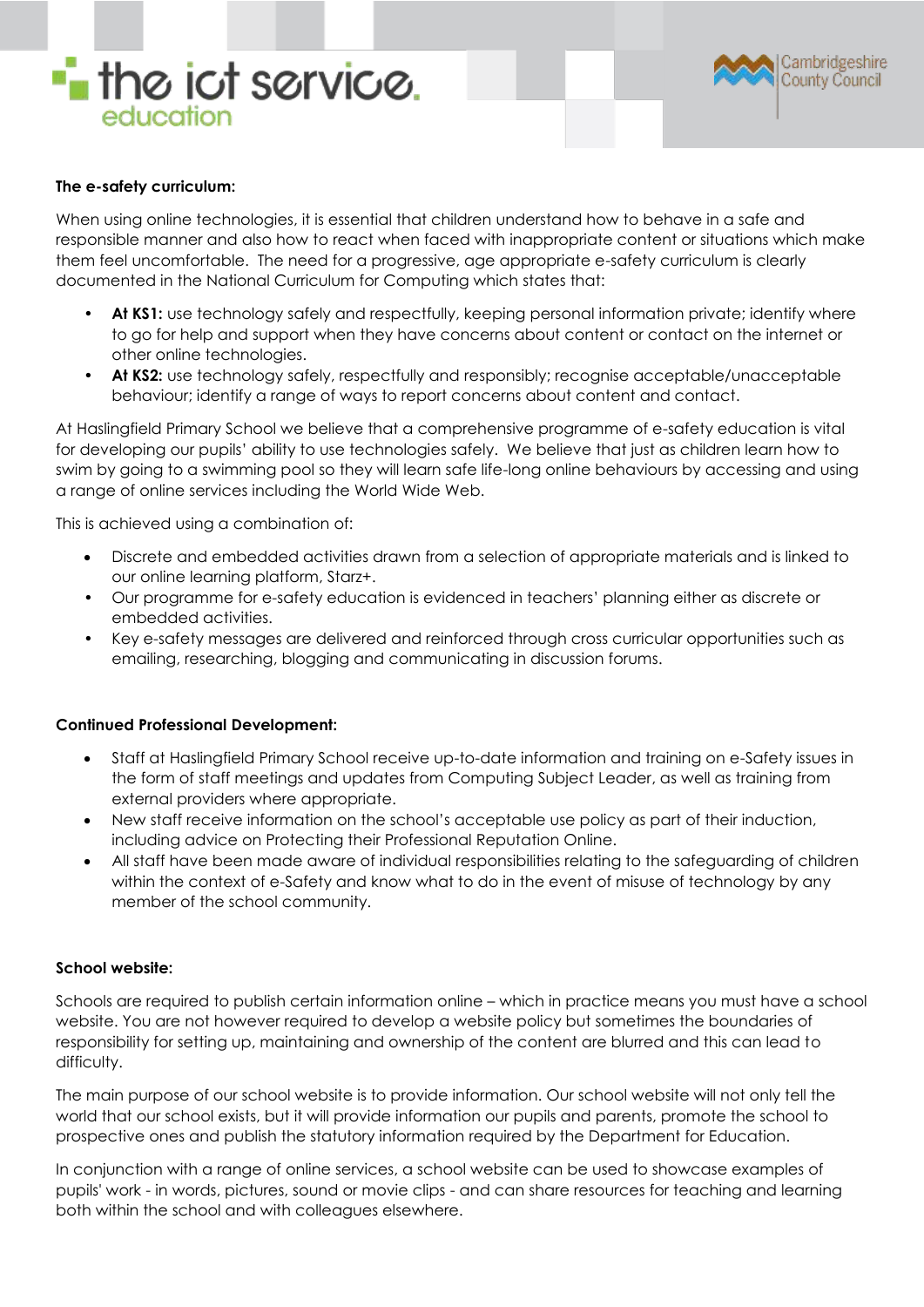



Under safeguarding responsibilities, it is the duty of a school to ensure that every child in their care is safe, and the same principles should apply to the virtual presence of a school as it would apply to its physical surroundings. Head teachers and the Governing Body should therefore take on the responsibility to ensure that no individual child can be identified or contacted either via, or as a result of, a visitor using the school website.

The school should establish clear policies to ensure that its website is maintained, is effective, and does not compromise the safety of the pupils or staff.

## **Monitoring, and averting e-safety incidents:**

The school keeps children safe when using online technologies through a combination of e-safety education, filtering and monitoring children's online activity and reporting incidents, including following Child protection procedures where appropriate.

The school's technology infrastructure is designed to minimise the risks associated with adult and pupil use of technology. This is provided and maintained by both the East of England Broadband Network (E2BN) and the Local Authority's Education ICT Service. Safeguards built into the school's infrastructure include:

- Secure, private CPSN provided internet connection to each school with a direct link to the National Education Network. Managed firewalling.
- Base line and enhanced filtering
- CPSN provided Sophos antivirus package
- Council funded email system for all school staff with direct internal routes to the council for trusted email communications.
- Restrictions on download of software, apps and file types from known compromised sites

Staff also monitor pupils' use of technology and, specifically, the internet.

Pupils' use of online services (including the World Wide Web) are supervised in school at all times.

• Staff are also able to monitor pupils' activity in the Starz+ learning platform, allowing them to identify inappropriate or concerning online behaviour, as well as respond to reports of any such behaviour from pupils or parents.

A system of staff and pupil passwords is in place to enable appropriate access to the school network. (

All members of staff have individual, password protected logins to the school network.

- The school's network can either be accessed using a wired or wireless connection. However, the wireless network is encrypted to the standards advised by the Local Authority and the wireless key is kept securely by the school office.
- School staff and pupils are not permitted to connect personal devices to the school's wireless network and a guest wireless key is issued to visitors on a case by case basis.

Whilst we recognise that it is impossible to totally eliminate the risks associated with the use of technology, these safeguards are in place to help minimise these risks as much as possible.